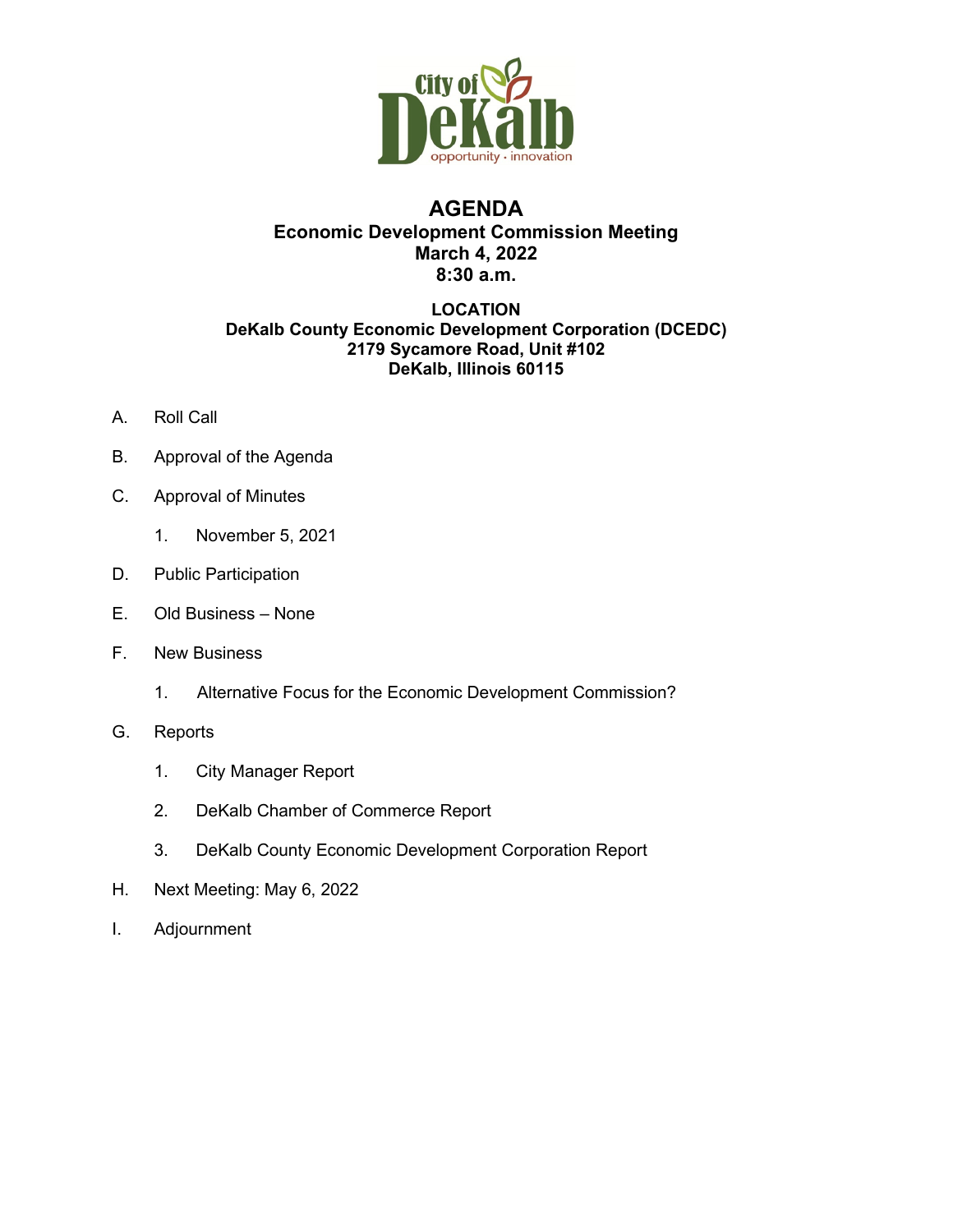#### **MINUTES CITY OF DEKALB ECONOMIC DEVELOPMENT COMMISSION NOVEMBER 5, 2021**

The Economic Development Commission (EDC) of the City of DeKalb, Illinois, held a Regular meeting on November 5, 2021, at the DeKalb County Economic Development Corporation (DCEDC) office, 2179 Sycamore Road, Unit 102, DeKalb, Illinois 60115.

Chair Jeff Richardson called the meeting to order at 8:32 a.m.

# **A. ROLL CALL**

Executive Assistant Ruth Scott called the roll and the following EDC members were present: Vernese Edghill-Walden, Grant Goltz, Jeff Richardson, Mark Sawyer, Brian Scholle, and Sam Walt. Also in attendance were Ex-Officio member Paul Borek, City Manager Bill Nicklas, and Mayor Cohen Barnes. Ex-Officio member Matt Duffy and Council Liaison Carolyn Morris were absent.

# **B. APPROVAL OF THE AGENDA**

MOTION: Mr. Walt moved to approve the agenda; seconded by Mr. Sawyer.

VOTE: Motion carried by a voice vote of the majority of members present.

#### **C. APPROVAL OF MINUTES**

1. September 3, 2021

MOTION: Mr. Sawyer moved to approve the minutes; seconded by Mr. Walt.

VOTE: Motion carried by a voice vote of the majority of members present.

# **D. PUBLIC PARTICIPATION**

There was none.

# **E. REPORTS**

1. City Manager Report

City Manager Nicklas reported that the City purchased the Hunter Hillcrest shopping center parcel on October 18, 2021. The City is now working with commercial and residential tenants for relocation. So far two commercial tenants have been relocated – a hair salon and American Dream Tax.

Continuing, City Manager Nicklas reported that a fire in the second story portion of the building on November 5, 2021, caused considerable smoke damage and shut the building down for 24 hours. Power has since been restored to the first level and commercial businesses are reopening. The tenant spaces are all uninhabitable and plans to get them relocated have been accelerated.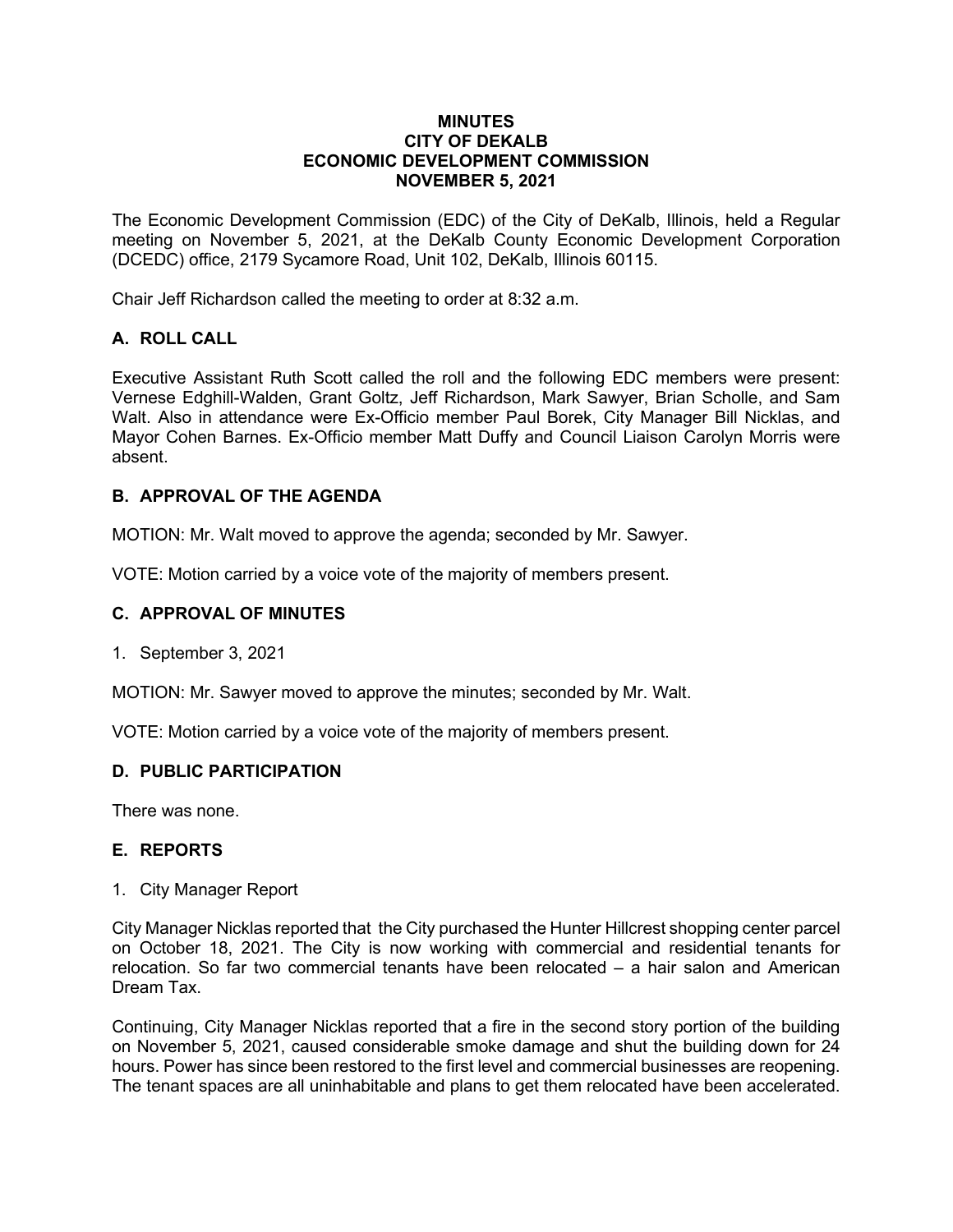Economic Development Commission November 5, 2021 Page 2 of 4

City Manager Nicklas stated that moving expenses – first and last month rent and security deposit – will be reimbursed to tenants providing proof of relocation (a signed lease, receipts, etc.).

City Manager Nicklas added that Northern Fresh Market will be the biggest relocation obstacle due to the large pieces of equipment in the unit. Further, the business was the most compromised because of the fire and water leakage issues.

Ms. Edghill-Walden asked about transportation for the clients who frequented the hair salon, which moved to  $10<sup>th</sup>$  Street. City Manager Nicklas replied that the new location is on a bus route, noting that many of the owner's clients lived in the area she moved to.

There was lengthy discussion regarding the relocation of Northern Fresh Market, initiated by Ms. Edghill-Walden and her concern that there will be no market left in the area for residents to obtain healthy fresh foods. She noted that she isn't questioning the City's commitment and effort, but she's concerned for the residents in the area.

City Manager Nicklas stated that the use of a mobile truck from DeKalb Community Gardens is a possibility in the short-term.

Mayor Barnes stated that while we can't force a grocery store to locate within the area, incentives could be provided to assist if there was an interested party.

Discussion further ensued regarding transportation availability and Hunter's lack of responsibility regarding the condition of the building. The City is trying to be a responsible landlord and attempting to make temporary repairs as needed, specifically on the roof.

Mayor Barnes stated he recently attended a breakfast that included many pastors from DeKalb where there was discussion regarding the fresh food options situation. They are all working together to figure out a resolution.

City Manager Nicklas continued his report, which included that Project Barb still hasn't been named, the ongoing search for a new Fire Chief, and that he and Mr. Borek are working on interests and leads together, which includes the open area from the west of First Street and Lincoln Highway down to Pearl Street.

There was brief discussion regarding truck route issues.

Mayor Barnes brought up the Lincoln Highway reconfiguration, which should get started in the Spring of 2022. City Manager Nicklas added that the Illinois Department of Transportation (IDOT) has had some issues with the plan, which caused the project to stall but the project will happen.

Mayor Barnes stated there's a developer interested in purchasing some of the Hunter properties. Discussion ensued regarding the developer and Hunter's standing fines, which would not be transferred to the new owner.

There was also discussion regarding the demolition of the Hunter Hillcrest building. There will be decisions to be made regarding what should be located on the property and the community will be invited to provide input.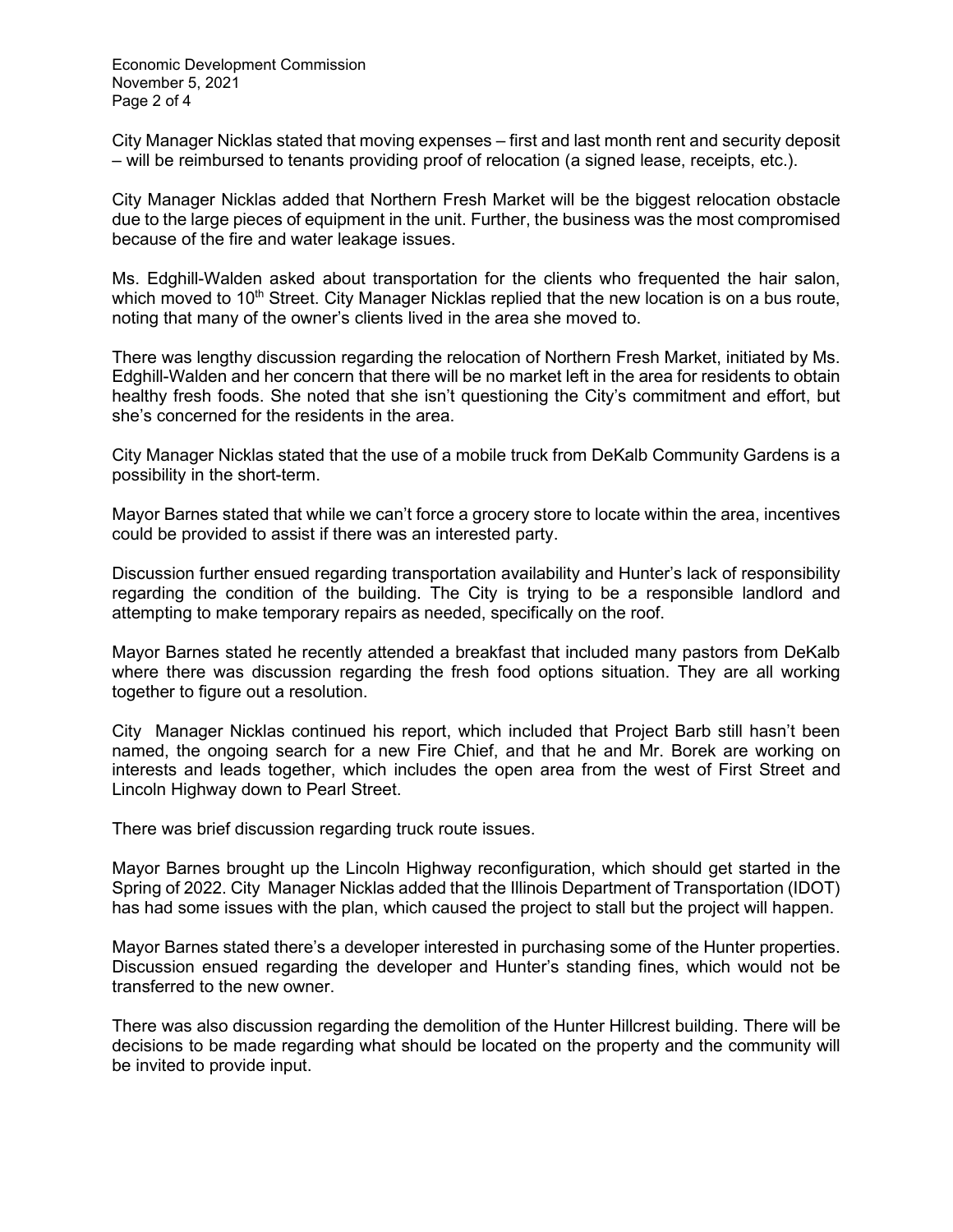Mayor Barnes stated the City is starting to get a reputation for being business friendly and offered his thanks to City Manager Nicklas for helping turn that around.

Ms. Edghill-Walden asked if it would be possible to do a Belonging presentation at an upcoming EDC meeting. Those in attendance thought it was an excellent idea. Executive Assistant Scott will send a link to the video to all EDC members.

2. DeKalb Chamber of Commerce Report

Mr. Duffy was absent from this meeting.

3. DeKalb County Economic Development Corporation Report

Mr. Borek reported that the demand on real estate and interest in DeKalb County and the city of DeKalb is unprecedented, noting it is in response to the Facebook and Ferrara projects. He then mentioned the DeKalb County Enterprise Zone and what it includes, stating a lot of great activity has taken place within the enterprise zone.

Brief discussion ensued regarding the idea of a truck repair center within DeKalb.

Mr. Borek continued and spoke of the shortage of workers throughout the country. A DCEDC sponsored webinar was held recently to discuss current trends, retention, recruiting, and on-thejob training programs.

Mayor Barnes mentioned one of his employees was recruited from a program that helps rehabilitate those attempting to reenter the workforce, and noted he'd like to see DCEDC come on board with something like that.

Discussion ensued.

Mr. Borek also reported that he's been approached by church groups regarding an Afghan resettlement program in the area.

Mr. Borek further reported on the Opportunity Unbound program that promotes DeKalb County as a place to work and live, noting that early next year a county wide campaign will be introduced for ideas on what's needed to keep moving forward.

Brief discussion ensued regarding a presentation on the Opportunity Unbound program at an upcoming EDC meeting.

# **F. OLD BUSINESS**

1. Business Retention Program – Start or Stop

This topic will be discussed at the January 7, 2022, meeting.

Ms. Edghill-Walden left the meeting at 9:42 a.m.